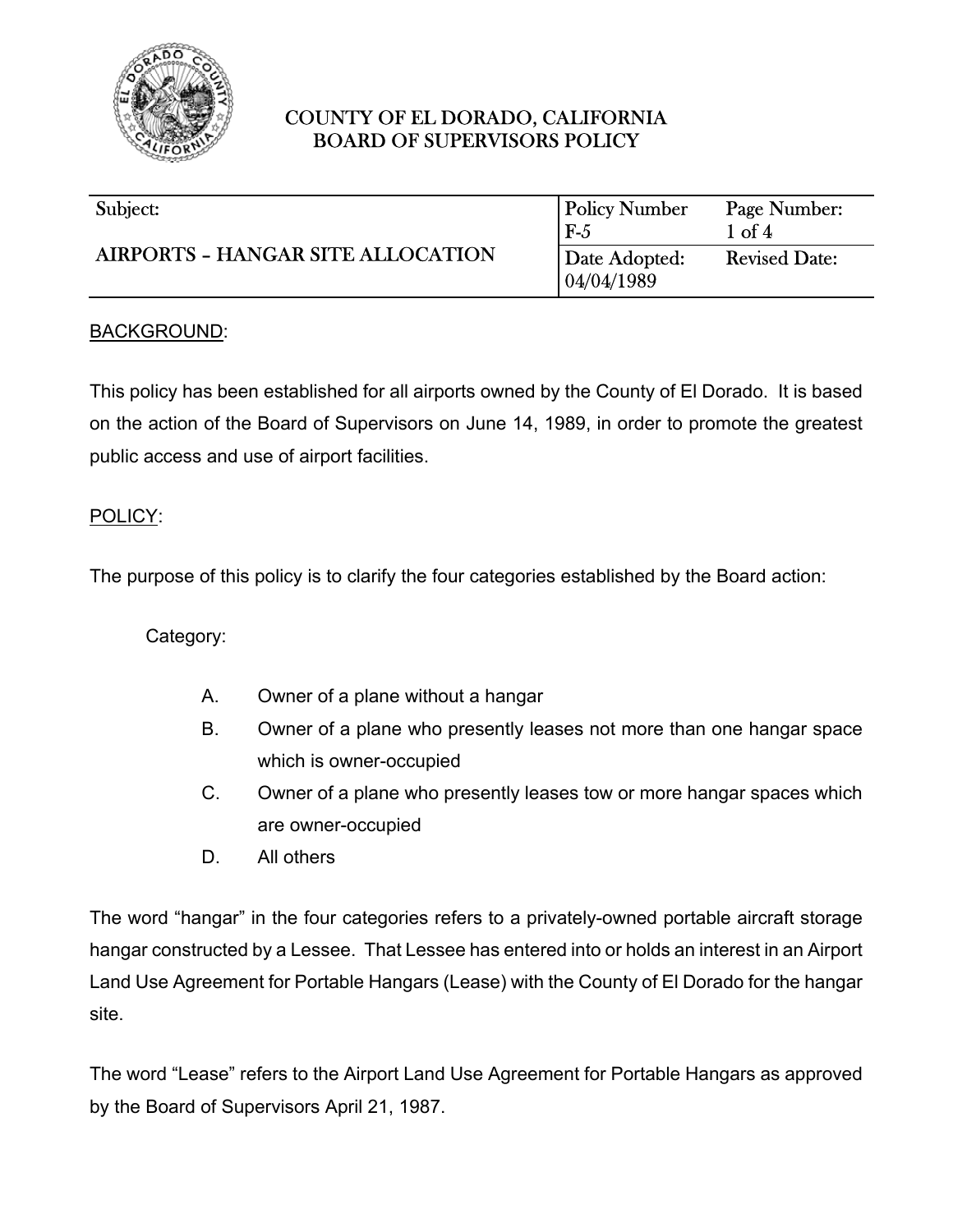

| Subject:                                 | <b>Policy Number</b>        | Page Number:         |
|------------------------------------------|-----------------------------|----------------------|
| <b>AIRPORTS - HANGAR SITE ALLOCATION</b> | $F-5$                       | $2 \text{ of } 4$    |
|                                          | Date Adopted:<br>04/04/1989 | <b>Revised Date:</b> |

The word "Plane" refers to an aircraft either fully or partially constructed with a Federal Aviation Administration (FAA) registration number. Included in this definition is "Ultralite" which does not require FAA registration.

The word "Owner" refers to any individual, person, partnership, corporation, or otherwise, who owns or holds an interest in an aircraft or an aircraft storage hangar.

The word "Hold Interest In" refer to the definition as established by action of the Board of Supervisors on June 14, 1988: "An interest would be defined as any incident of ownership in the lease; corporation, partnership or otherwise."

This policy does not refer to the total number of aircraft owned, but the number of active Airport Land Use Agreements for Portable Hangars (Lease) a person has or holds an interest in.

A. Owner Of A Plane Without A Hangar

Category "A" refers to any owner(s) who presently owns an aircraft, but has no Lease with the County of El Dorado currently in effect.

B. Owner Of A Plane Who Presently Leases Not More Than One Hanger Space Which Is Owner-Occupied

Category "B" refers to any owner(s) who presently owns a second aircraft requiring a second hangar and has or holds interest in not more than one Lease, and the aircraft owner and the Lessee are one and the same.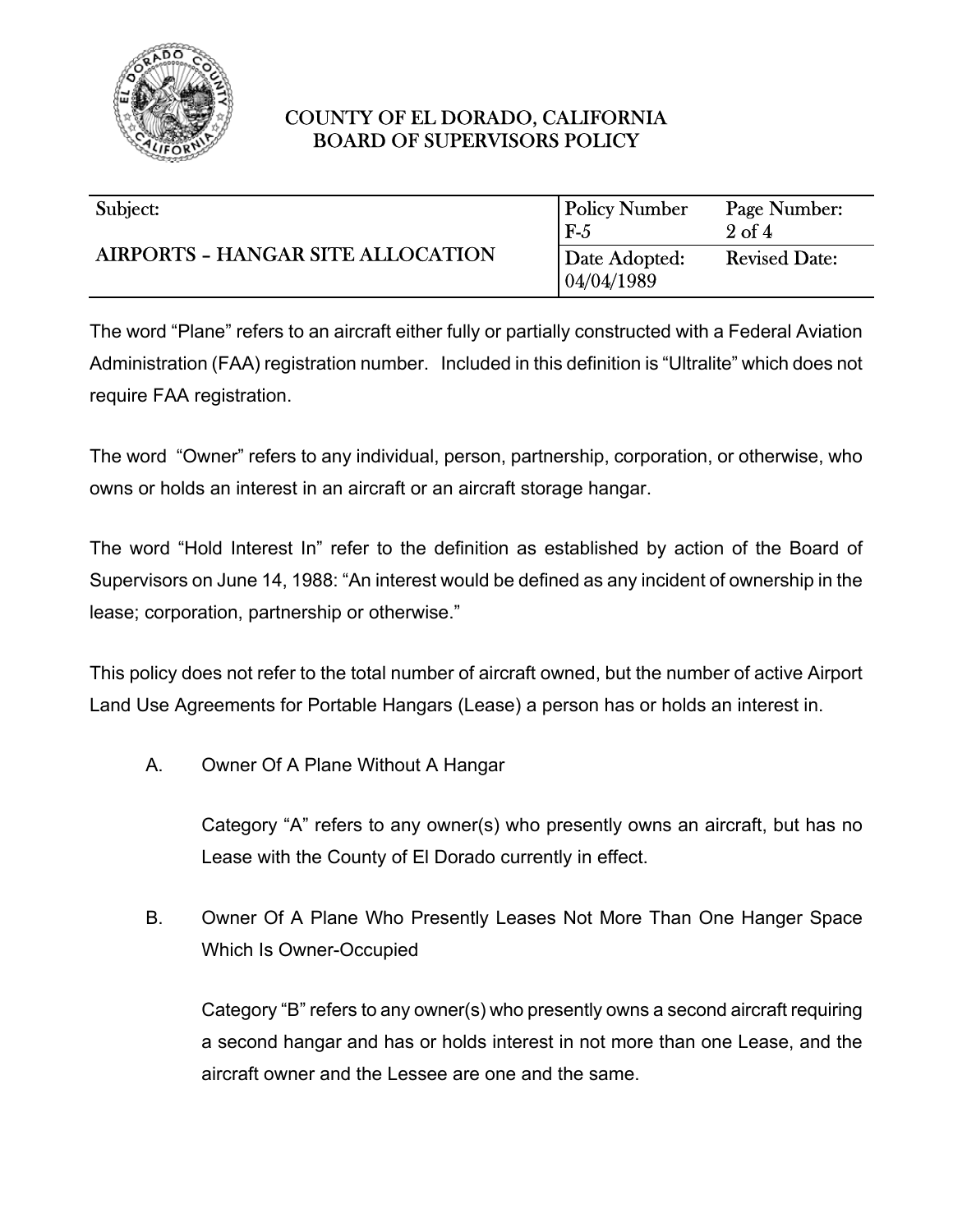

#### $\overline{\phantom{a}}$ Subject:

# AIRPORTS – HANGAR SITE ALLOCATION

| <b>Policy Number</b>         | Page Number:         |
|------------------------------|----------------------|
| $F-5$                        | $3$ of $4$           |
| Date Adopted:<br>104/04/1989 | <b>Revised Date:</b> |

C. Owner Of A Plane Who Presently Leases Two Or More Hangar Spaces Which Are Owner-Occupied

Category "C" refers to any owner(s) who presently owns two or more aircraft, and has or holds an interest in two or more Leases and the Lessee and the aircraft owner in all cases are one and the same. Per Board of Supervisors' action of June 14, 1988, "the request by any person for an ownership interest in more than two leases shall require a showing of necessity and Board approval."

D. All Others

Category "D" refers to any owner(s) who for various reasons do not fit within the prior three categories.

#### PROCEDURE:

Application for a Lease and a site to construct a portable aircraft storage hangar is made by submitting a letter of request to the Airport Office, P.O. Box 85, Placerville, CA. 95667. It must include the following information:

- 1. Date
- 2. Name, address and phone number(s)
- 3. Complete aircraft information
- 4. Airport desired
- 5. Size of hangar (optional)